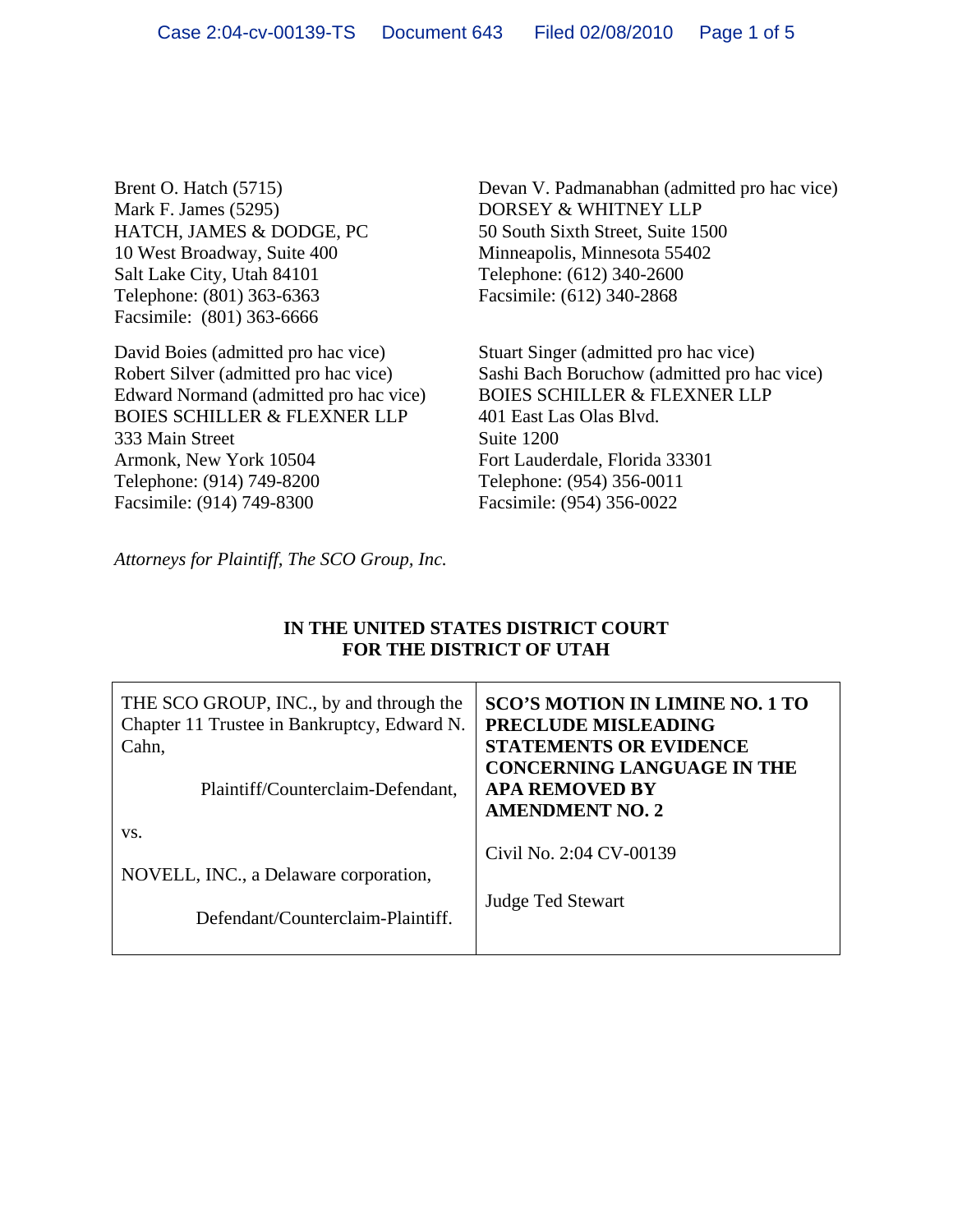Plaintiff, The SCO Group, Inc. ("SCO"), moves in limine to preclude misleading statements concerning language in the Asset Purchase Agreement ("APA") that was changed by Amendment No. 2 to that Agreement.

## **ARGUMENT**

The APA was amended by Amendment No. 2 to replace the language regarding the exclusion of "all copyrights." The Tenth Circuit's decision makes clear that the APA is to be interpreted together with Amendment No. 2. The Court expressly stated that "Amendment No. 2 must be considered together with the APA as a unified document." SCO Group, Inc. v. Novell, Inc., 578 F.3d 1201, 1211 (10th Cir. 2009). Amendment No. 2 was not "meant to substantively change the intent of the APA," but "merely clarified or affirmed the intent of the APA." Id. at 1214 n.2. As the Court of Appeals further noted: "Even if we considered the language of the APA and Amendment No. 2 to be mutually antagonistic, California law still dictates that we construe them together, following Amendment No. 2 wherever its language contradicts the APA." Id.

Novell previously made extensive arguments to the Court referring to the language excluding "all copyrights" that was replaced by Amendment No. 2. That language is no longer in the APA and it would be misleading for Novel to make arguments in the presence of the jury that suggest the APA in fact still contains such language. SCO recognizes that in presenting extrinsic evidence it may be necessary to refer to the language that existed before Amendment No. 2 was adopted. In doing so, however, the parties should be clear that this is not the current state of the contractual language that is to be considered by the jury.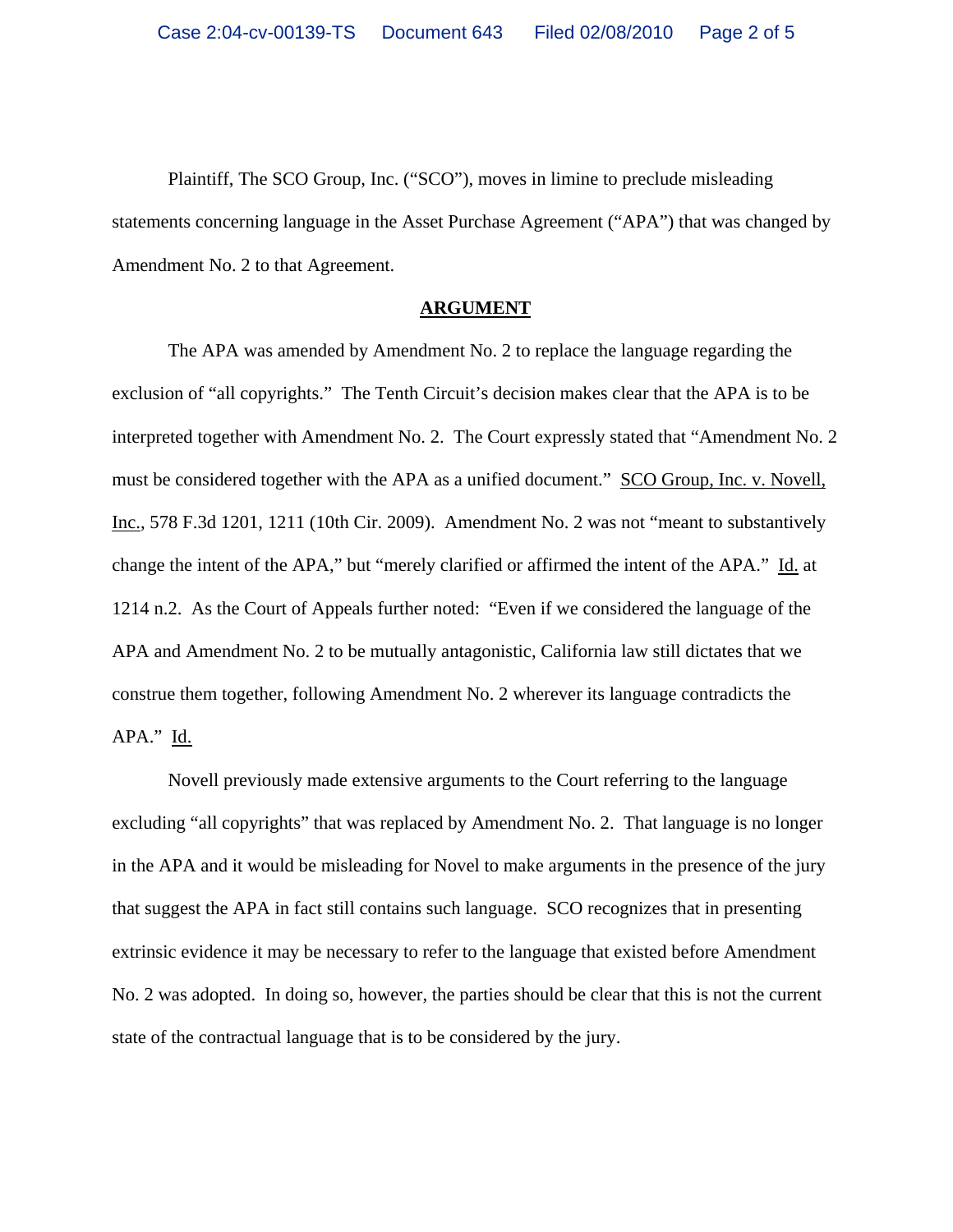Accordingly, SCO requests that the Court enter an order in limine to preclude misleading statements by the parties concerning language in the un-amended APA that was changed by Amendment No. 2 to that Agreement, and for counsel to inform witnesses to abide by this order.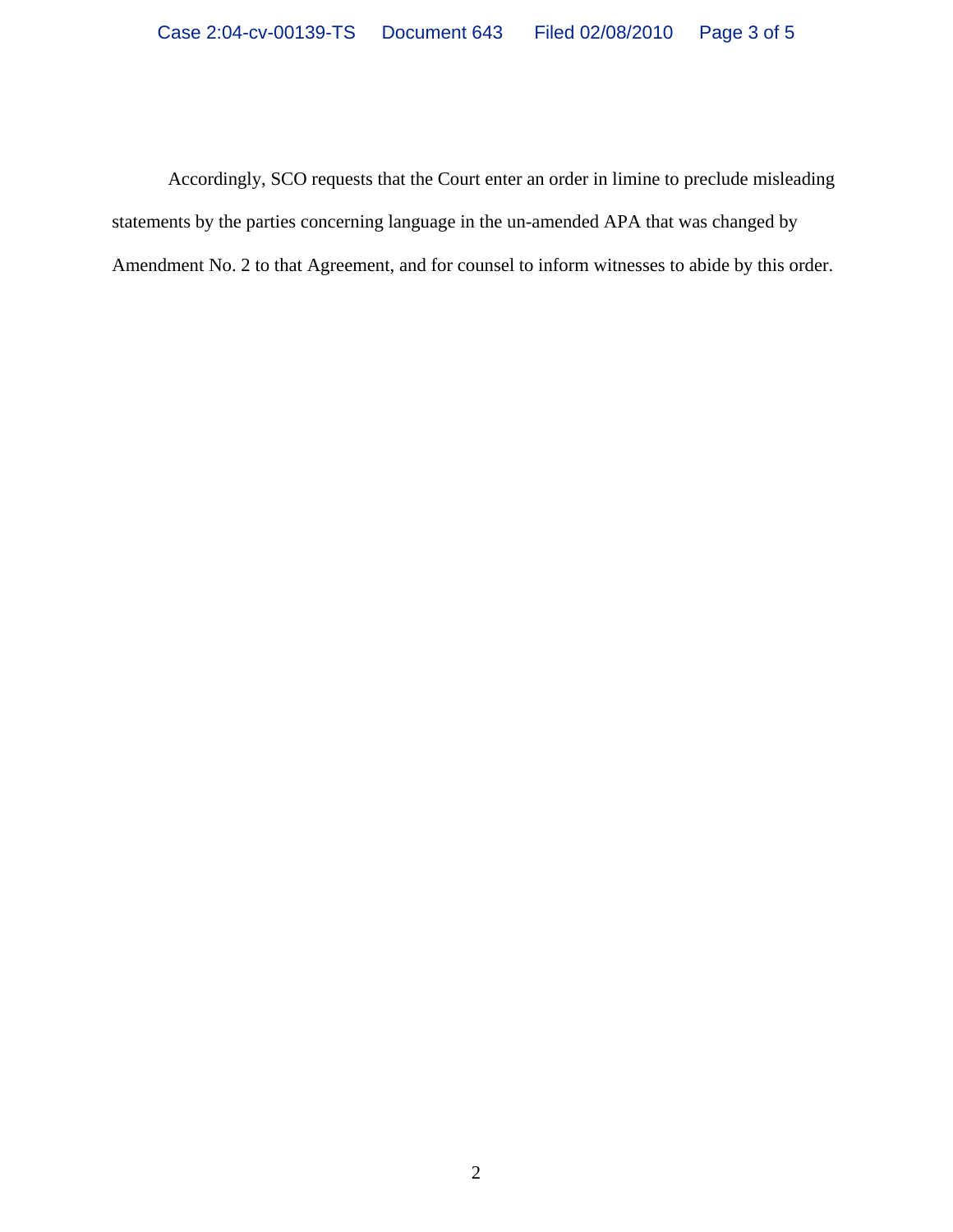DATED this 8th day of February, 2010.

HATCH, JAMES & DODGE, P.C. Brent O. Hatch Mark F. James

BOIES, SCHILLER & FLEXNER LLP David Boies Robert Silver Stuart H. Singer Edward Normand Sashi Bach Boruchow

DORSEY & WHITNEY LLP Devan V. Padmanabhan

*Counsel for The SCO Group, Inc.*

By:  $\angle$  /s/ Edward Normand Edward Normand Boies, Schiller & Flexner LLP 333 Main Street Armonk, NY 10504 Telephone: 914-749-8200 Facsimile: 914-749-8300 [enormand@bsfllp.com](mailto:enormand@bsfllp.com)